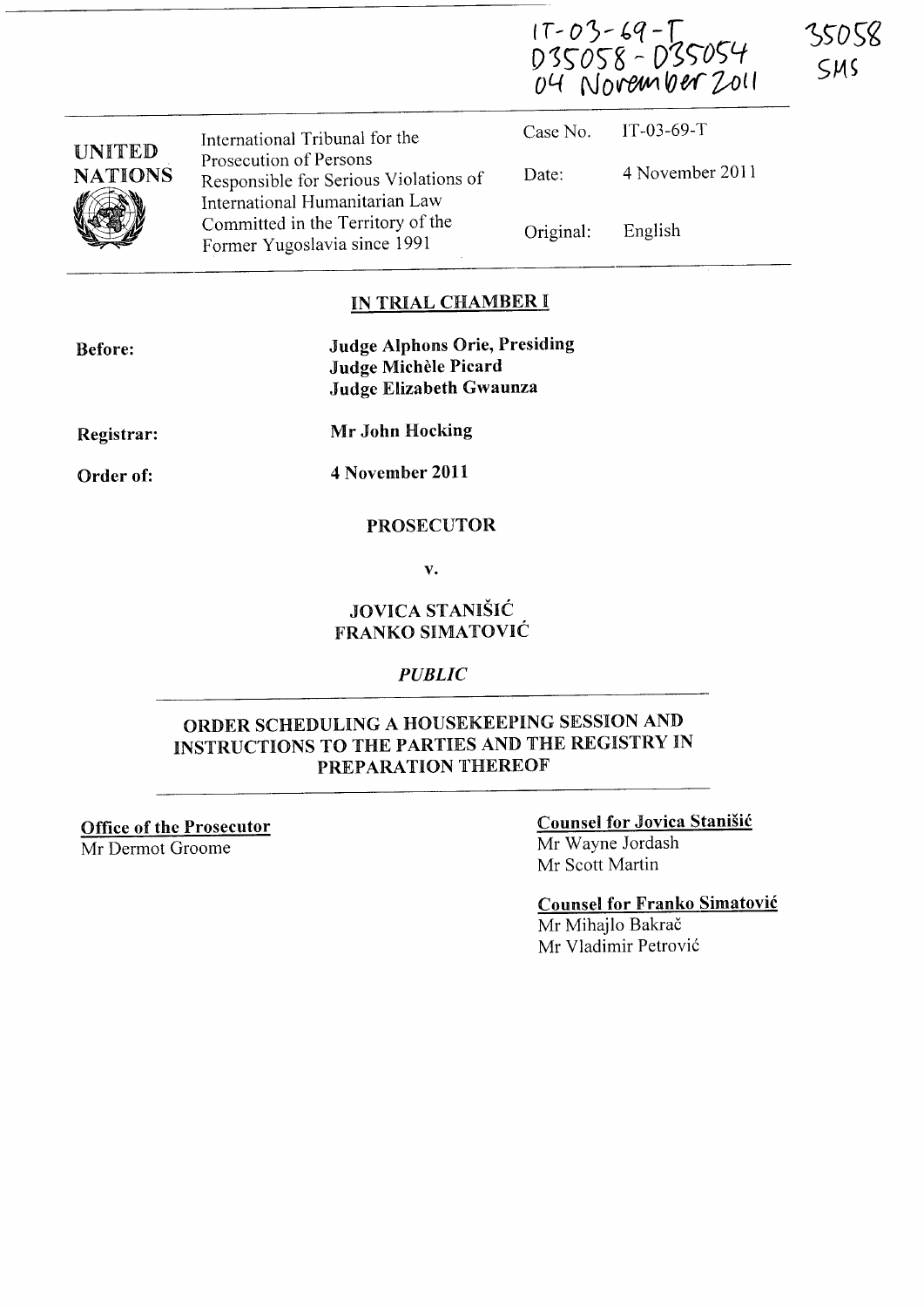TRIAL CHAMBER I of the International Tribunal for the Prosecution of Persons Responsible for Serious Violations of International Humanitarian Law Committed in the Territory of the Former Yugoslavia since 1991 ("Chamber");

NOTING that the last housekeeping session in this case was held on 18 February 2011;

CONSIDERING that an effective preparation of housekeeping sessions contributes to an effective use of court time and an expedient resolution of pending matters;

HEREBY ORDERS that the next housekeeping session in this case take place on 24 November 2011, unless this day is needed to conclude the testimony of a witness in that week in which case the session shall take place at the next scheduled hearing thereafter;

INSTRUCTS the Registry to prepare the following for this session:

- 1. Attach English translation (Document ID 0280-9526-ET) to exhibit P1287;
- 2. Replace erroneous English translation of exhibit P767 with Document ID 0202-7320-EDT;
- 3. Attach English translations of the documents D280-D290 to these documents in eCourt;<sup>1</sup>
- 4. Attach document ID 1D06-4194 to document D266;
- 5. Attach document ID 1D04-6949 to document D274;
- 6. Attach document ID 1D05-6514 to document D310;
- 7. Provide the parties with a list of documents currently marked for identification;

INSTRUCTS the parties, in addition to preparing for discussions of documents currently marked for identification<sup>2</sup>, to prepare the following for the housekeeping session:

## Prosecution

1. Upload a surrogate sheet for exhibit  $P2977$ ;<sup>3</sup>

The English translations can be found by searching eCourt for the respective 65 ter numbers as opposed to their exhibit numbers.

This includes any outstanding discussion, uploading, releasing or other verification so as to facilitate that documents can be decided upon at the housekeeping session without the need to come back to them at a later stage.

The Registry is already hereby instructed to make the necessary changes in eCourt once the document is  $\overline{\mathbf{3}}$ uploaded.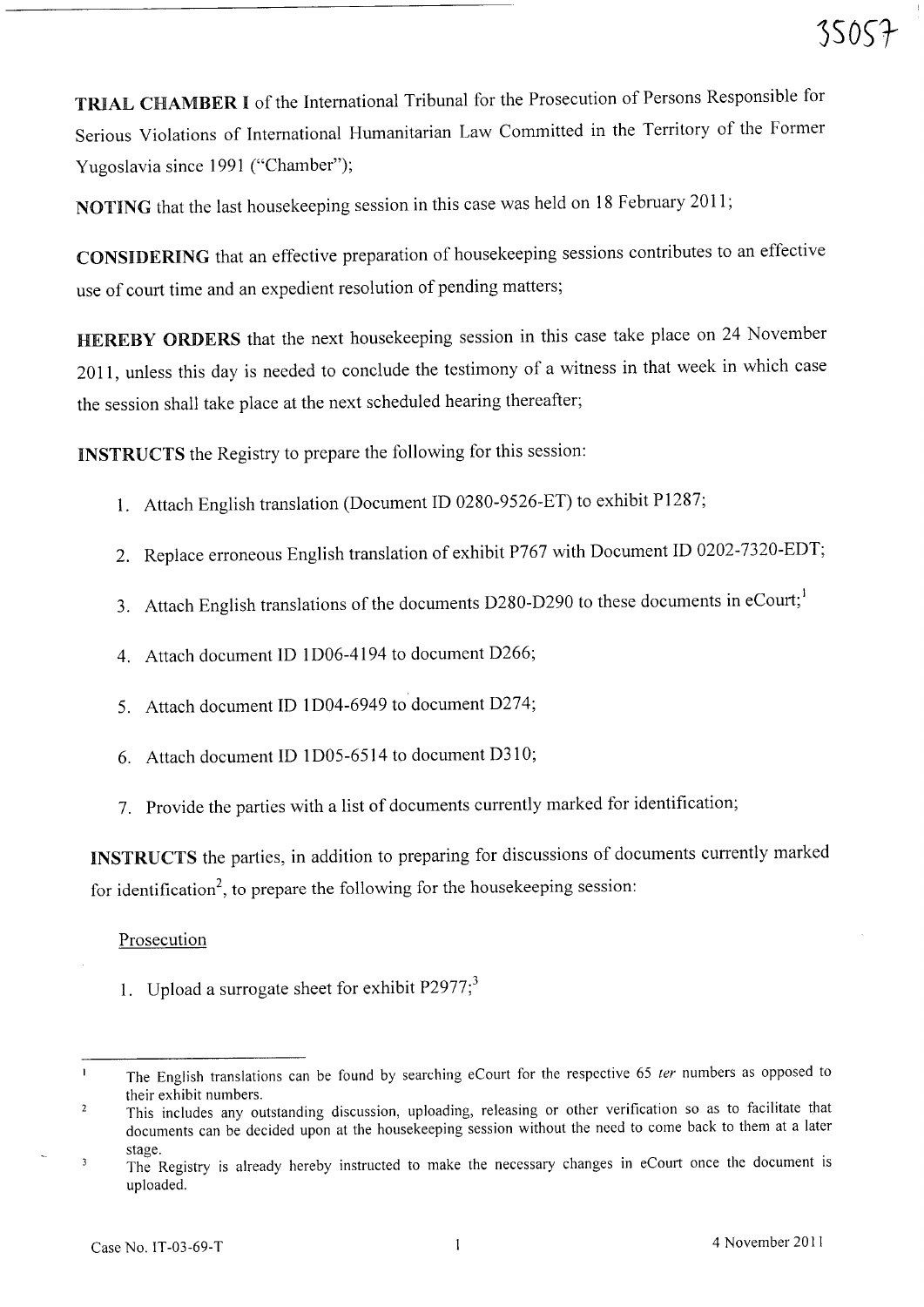- 2. Upload a B/C/S version of exhibit P243 that corresponds to the English version;<sup>4</sup>
- 3. Upload a revised English translation of exhibit P813, including a translation of pages 4-8 of the original document:<sup>5</sup>
- 4. Upload a revised *B/C/S* version of exhibit PI050 to correspond to its English translation (see Chamber's instruction contained in Decision on the Admission of the Proposed Expert Report by Reynaud Theunens and the Admission of Theunens Related Documents, 1 April  $2011$ ;<sup>6</sup>
- 5. Upload revised English translations of exhibits PI 040-PI 042 corresponding in scope to the original documents;<sup>7</sup>
- 6. Upload a *BIClS* translation of exhibit PI 043 (as opposed to a separate *B/C/S* version of similar content) and an English translation of exhibit P1011 (as opposed to a separate English version of similar content); $^{8}$
- 7. Upload a revised English translation of exhibit P839, including a translation of pages 13-16 of the original document;<sup>9</sup>
- 8. Upload the correct English translation of exhibit P732;<sup>10</sup>
- 9. Upload a revised *B/C/S* version of exhibit P853, eliminating extraneous page 3;<sup>11</sup>
- 10. Verify whether P1287 is a duplicate of P2484;
- 11. Upload an English translation of exhibit P3000;<sup>12</sup>
- 12. Upload a complete English translation of exhibit P1812;<sup>13</sup>
- 13. Upload a complete English translation of exhibit P878;<sup>14</sup>

- 6 Ibid. Ibid.
- Ibid.
- Ibid.
- $\overline{\phantom{a}}$ 10 Ibid.
- 11 Ibid.
- 12 Ibid. Ibid.

14 Ibid.

 $\overline{4}$ Ibid.  $\overline{\mathbf{5}}$ 

<sup>13</sup>  Ibid.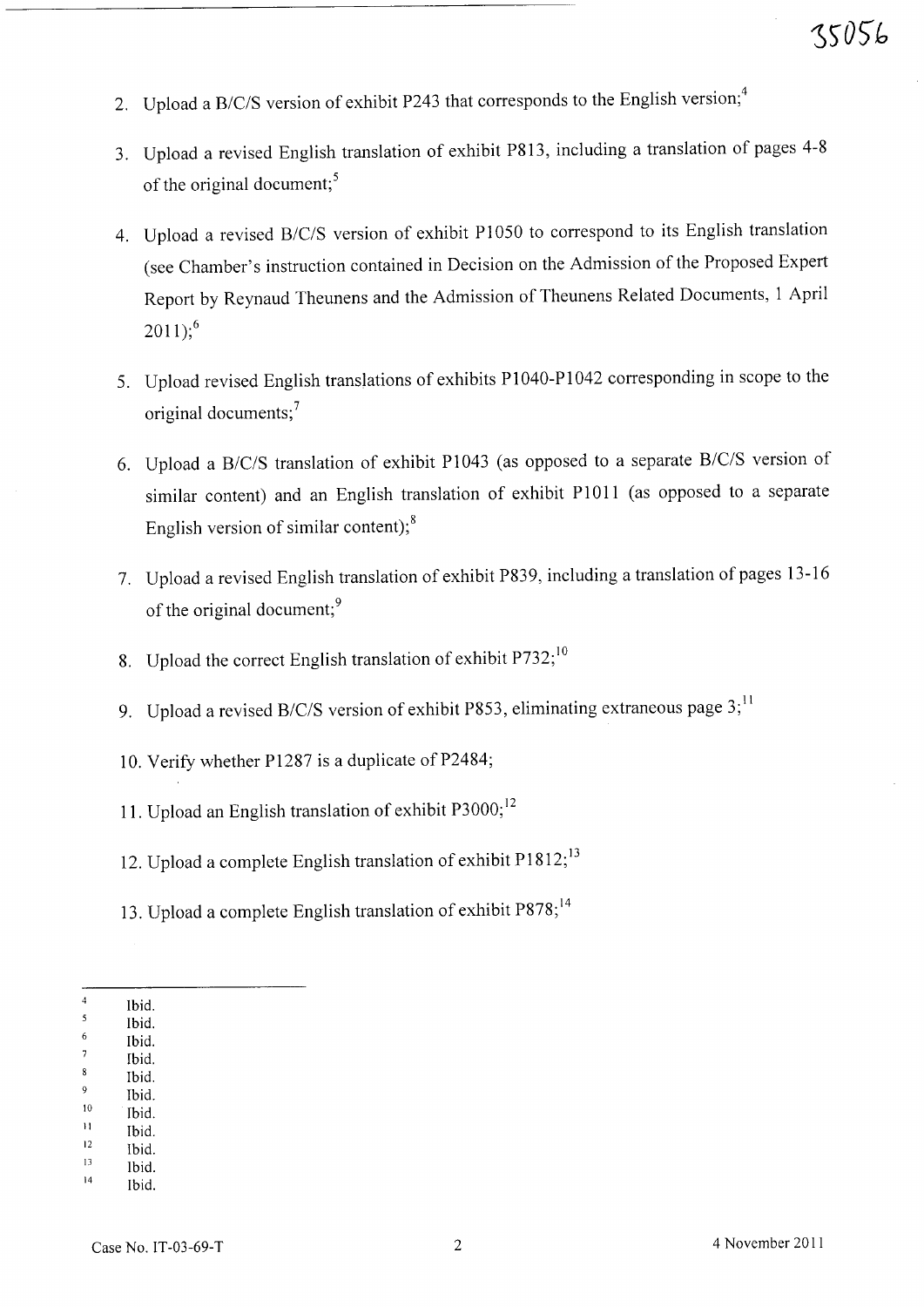- 14. Advise the Chamber whether exhibits D390-D392 and D395 can be public exhibits (see T. 13808-13809);
- 15. Advise the Chamber whether the Prosecution's comments about the status of parts of Witness Bosnić's testimony are to be understood as a request to lift the confidentiality of these parts (see T. 12821);
- 16. Advise the Chamber whether the Prosecution intends to recall Witnesses Novakovi6, Čorbić, or Leković;
- 17. Respond, if it so wishes, to any updated filing from the Stanišić Defence in relation to its first bar table motion (see 'Stanišić Defence' no. 7 *infra*) no later than two days before the housekeeping session;

### Stanišić Defence

- 1. Advise the Chamber whether exhibit D451 needs to remain under seal;
- 2. Upload a revised English translation of exhibit D205;<sup>15</sup>
- 3. Upload a revised English translation of document D305; <sup>16</sup>
- 4. Upload a complete English translation of document D380;<sup>17</sup>
- 5. Update the parties and the Chamber on its further investigations about the provenance of document D56;
- 6. Affirm its agreement with the Prosecution about the signatures on page 2 of the *BIClS*  version of exhibit P179 and page 1 of the *B/C/S* version of exhibit P473 (see T. 11957);
- 7. Update the Chamber, through a filing no later than six days before the housekeeping session, on the Stanisic Defence's First Motion for Admission of Exhibits through the Bar Table, filed on 3 February 2011, in particular whether the Stanišić Defence still intends to bar table these documents as opposed to tendering them through witnesses, and to ensure that all such documents are uploaded and released in eCourt;<sup>18</sup>

<sup>15</sup>  Ibid.

<sup>16</sup>  Ibid.

<sup>17</sup>  Ibid.

<sup>18</sup>  The Chamber could not access seven of the 13 tendered documents, namely documents 1D383-1D388 and IDIIII.